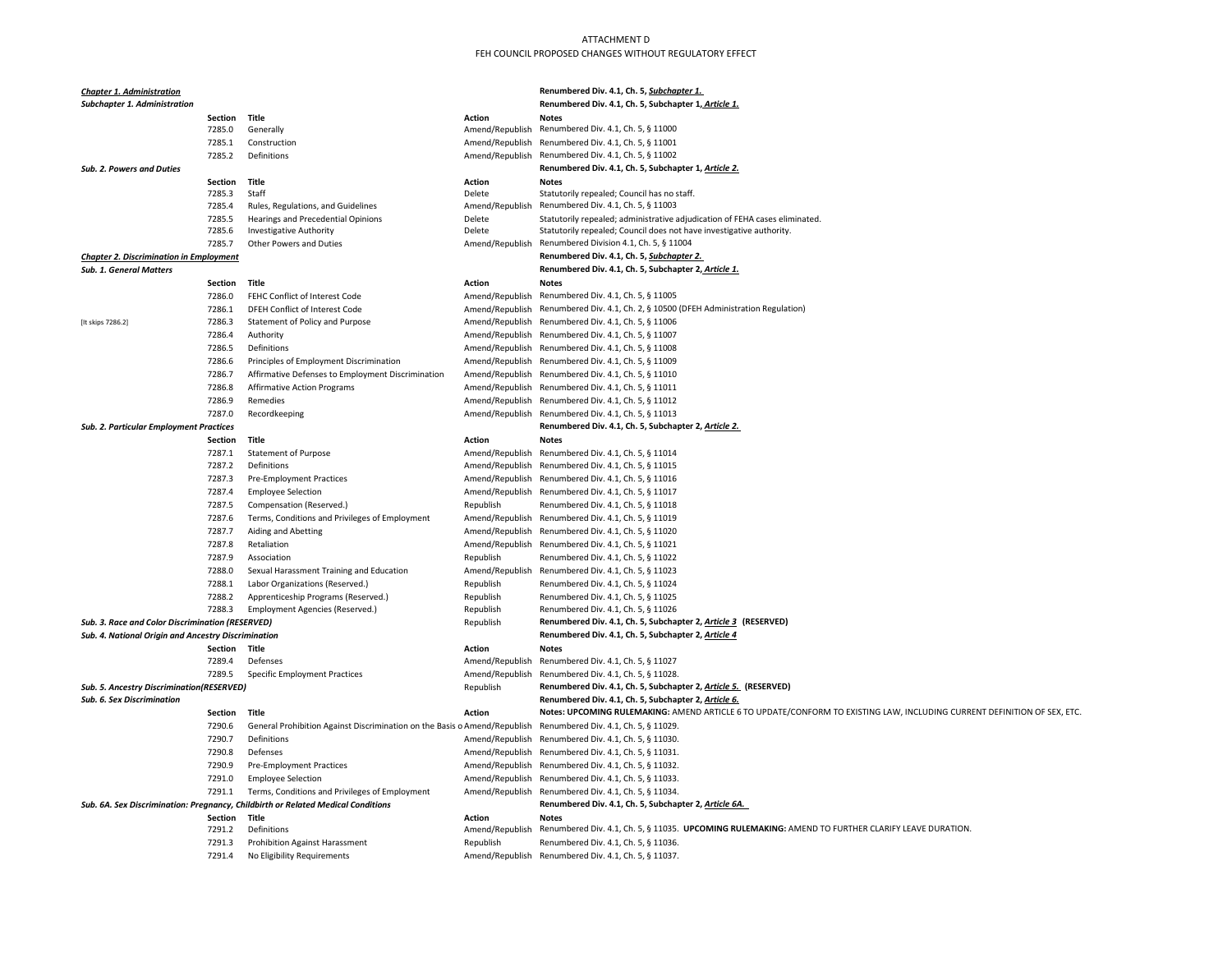|                                                                                   | 7291.5<br>Responsibilities of Covered Entities Other Than Employer Republish |                                                                           |                                      | Renumbered Div. 4.1, Ch. 5, § 11038.                                                                                                                 |  |  |  |
|-----------------------------------------------------------------------------------|------------------------------------------------------------------------------|---------------------------------------------------------------------------|--------------------------------------|------------------------------------------------------------------------------------------------------------------------------------------------------|--|--|--|
| 7291.6<br>Responsibilities of Employers<br>Amend/Republish                        |                                                                              |                                                                           | Renumbered Div. 4.1, Ch. 5, § 11039. |                                                                                                                                                      |  |  |  |
| 7291.7<br>Reasonable Accommodation<br>Amend/Republish                             |                                                                              |                                                                           | Renumbered Div. 4.1, Ch. 5, § 11040. |                                                                                                                                                      |  |  |  |
| 7291.8<br>Transfer<br>Amend/Republish                                             |                                                                              |                                                                           | Renumbered Div. 4.1, Ch. 5, § 11041. |                                                                                                                                                      |  |  |  |
| 7291.9<br><b>Pregnancy Disability Leave</b><br>Amend/Republish                    |                                                                              |                                                                           |                                      | Renumbered Div. 4.1, Ch. 5, § 11042. UPCOMING RULEMAKING: AMEND TO FURTHER CLARIFY LEAVE DURATION.                                                   |  |  |  |
| 7291.10<br>Right to Reinstatement from Pregnancy Disability Leave Amend/Republish |                                                                              |                                                                           |                                      | Renumbered Div. 4.1, Ch. 5, § 11043.                                                                                                                 |  |  |  |
|                                                                                   |                                                                              | 7291.11 Terms of Pregnancy Disability Leave                               | Republish                            | Renumbered Div. 4.1, Ch. 5, § 11044.                                                                                                                 |  |  |  |
|                                                                                   |                                                                              | 7291.12 Relationship Between Pregnancy Leave and FMLA Leave Republish     |                                      | Renumbered Div. 4.1, Ch. 5, § 11045.                                                                                                                 |  |  |  |
|                                                                                   |                                                                              | 7291.13 Relationship Between CFRA and Pregnancy Leaves                    | Republish                            | Renumbered Div. 4.1, Ch. 5, § 11046.                                                                                                                 |  |  |  |
|                                                                                   | 7291.14                                                                      | Relationship Between Pregnancy Disability Leave and Lea Amend/Republish   |                                      | Renumbered Div. 4.1, Ch. 5, § 11047.                                                                                                                 |  |  |  |
|                                                                                   | 7291.15                                                                      | Remedies                                                                  | Amend/Republish                      | Renumbered Div. 4.1, Ch. 5, § 11048.                                                                                                                 |  |  |  |
|                                                                                   | 7291.16                                                                      | Employer Notice to Employees of Rights and Obligations Amend/Republish    |                                      | Renumbered Div. 4.1, Ch. 5, § 11049.                                                                                                                 |  |  |  |
|                                                                                   | 7291.17                                                                      | Employee Requests for Reasonable Accommodation, Tra Amend/Republish       |                                      | Renumbered Div. 4.1, Ch. 5, § 11050.                                                                                                                 |  |  |  |
|                                                                                   | 7291.18                                                                      | <b>Employer Notices</b>                                                   | Amend/Republish                      | Renumbered Div. 4.1, Ch. 5, § 11051.                                                                                                                 |  |  |  |
| <b>Sub. 7. Marital Status Discrimination</b>                                      |                                                                              |                                                                           |                                      | Renumbered Div. 4.1, Ch. 5, Subchapter 2, Article 7.                                                                                                 |  |  |  |
|                                                                                   | Section                                                                      | Title                                                                     | <b>Action</b>                        | <b>Notes</b>                                                                                                                                         |  |  |  |
|                                                                                   | 7292.0                                                                       | General Prohibition Against Discrimination on the Basis o Amend/Republish |                                      | Renumbered Div. 4.1, Ch. 5, § 11052.                                                                                                                 |  |  |  |
|                                                                                   | 7292.1                                                                       | Definitions                                                               | Amend/Republish                      | Renumbered Div. 4.1, Ch. 5, § 11053.                                                                                                                 |  |  |  |
|                                                                                   | 7292.2                                                                       | <b>Establishing Marital Status Discrimination</b>                         | Amend/Republish                      | Renumbered Div. 4.1, Ch. 5, § 11054.                                                                                                                 |  |  |  |
|                                                                                   | 7292.3                                                                       | Defenses                                                                  |                                      | Amend/Republish Renumbered Div. 4.1, Ch. 5, § 11055.                                                                                                 |  |  |  |
|                                                                                   | 7292.4                                                                       | Pre-Employment Practices                                                  | Amend/Republish                      | Renumbered Div. 4.1, Ch. 5, § 11056.                                                                                                                 |  |  |  |
|                                                                                   | 7292.5                                                                       | <b>Employee Selection</b>                                                 | Republish                            | Renumbered Div. 4.1, Ch. 5, § 11057.                                                                                                                 |  |  |  |
|                                                                                   | 7292.6                                                                       | Terms, Conditions and Privileges of Employment                            | Amend/Republish                      | Renumbered Div. 4.1, Ch. 5, § 11058.                                                                                                                 |  |  |  |
| <b>Sub. 8. Religious Creed Discrimination</b>                                     |                                                                              |                                                                           |                                      | Renumbered Div. 4.1, Ch. 5, Subchapter 2, Article 8.                                                                                                 |  |  |  |
|                                                                                   | Section                                                                      | Title                                                                     | <b>Action</b>                        | Notes: UPCOMING RULEMAKING: AMEND ARTICLE 8 TO IMPLEMENT WORKPLACE RELIGIOUS FREEDOM ACT OF 2012 (AB 1964) (YAMADA)                                  |  |  |  |
|                                                                                   | 7293.0                                                                       | General Prohibition Against Religious Creed Discriminatic Amend/Republish |                                      | Renumbered Div. 4.1, Ch. 5, § 11059.                                                                                                                 |  |  |  |
|                                                                                   | 7293.1                                                                       | <b>Establishing Religious Creed Discrimination</b>                        | Amend/Republish                      | Renumbered Div. 4.1, Ch. 5, § 11060.                                                                                                                 |  |  |  |
|                                                                                   | 7293.2<br>7293.3                                                             | Defenses                                                                  | Amend/Republish                      | Renumbered Div. 4.1, Ch. 5, § 11061.                                                                                                                 |  |  |  |
|                                                                                   | 7293.4                                                                       | Reasonable Accommodation                                                  | Amend/Republish                      | Renumbered Div. 4.1, Ch. 5, § 11062.                                                                                                                 |  |  |  |
|                                                                                   |                                                                              | <b>Pre-Employment Practices</b>                                           | Amend/Republish                      | Renumbered Div. 4.1, Ch. 5, § 11063                                                                                                                  |  |  |  |
|                                                                                   |                                                                              |                                                                           |                                      |                                                                                                                                                      |  |  |  |
| Sub. 9. Disability Discrimination                                                 |                                                                              |                                                                           |                                      | Renumbered Div. 4.1, Ch. 5, Subchapter 2, Article 9.                                                                                                 |  |  |  |
|                                                                                   | Section                                                                      | Title                                                                     | <b>Action</b>                        | <b>Notes</b>                                                                                                                                         |  |  |  |
|                                                                                   | 7293.5                                                                       | General Prohibition Against Discrimination on the Basis o Amend/Republish |                                      | Renumbered Div. 4.1, Ch. 5, § 11064.                                                                                                                 |  |  |  |
|                                                                                   | 7293.6                                                                       | Definitions                                                               | Amend/Republish                      | Renumbered Div. 4.1, Ch. 5, § 11065. UPCOMING RULEMAKING: REVISIT ISSUE OF EMOTIONAL SUPPORT ANIMALS IN THE WORKPLACE.                               |  |  |  |
|                                                                                   | 7293.7                                                                       | <b>Establishing Disability Discrimination</b>                             | Amend/Republish                      | Renumbered Div. 4.1, Ch. 5, § 11066. (Delete subd. (b) repealed by Harris v. City of Santa Monica.) FUTURE RULEMAKING: Revisit mixed-motive defense. |  |  |  |
|                                                                                   | 7293.8                                                                       | Defenses                                                                  | Amend/Republish                      | Renumbered Div. 4.1, Ch. 5, § 11067.                                                                                                                 |  |  |  |
|                                                                                   | 7293.9                                                                       | Reasonable Accommodation                                                  | Amend/Republish                      | Renumbered Div. 4.1, Ch. 5, § 11068.                                                                                                                 |  |  |  |
|                                                                                   | 7294.0                                                                       | <b>Interactive Process</b>                                                | Amend/Republish                      | Renumbered Div. 4.1, Ch. 5, § 11069.                                                                                                                 |  |  |  |
|                                                                                   | 7294.1                                                                       | <b>Pre-Employment Practices</b>                                           | Republish                            | Renumbered Div. 4.1, Ch. 5, § 11070.                                                                                                                 |  |  |  |
|                                                                                   | 7294.2                                                                       | Medical and Psychological Examinations and Inquiries                      | Amend/Republish                      | Renumbered Div. 4.1, Ch. 5, § 11071.                                                                                                                 |  |  |  |
|                                                                                   | 7294.3                                                                       | <b>Employee Selection</b>                                                 | Republish                            | Renumbered Div. 4.1, Ch. 5, § 11072.                                                                                                                 |  |  |  |
| [There is no Sub. 10]<br>Sub. 11. Age Discrimination                              | 7294.4                                                                       | Terms, Conditions and Privileges of Employment                            | Republish                            | Renumbered Div. 4.1, Ch. 5, § 11073.<br>Renumbered Div. 4.1, Ch. 5, Subchapter 2, Article 10.                                                        |  |  |  |
|                                                                                   | Section                                                                      | Title                                                                     | <b>Action</b>                        | Notes: UPCOMING RULEMAKING: AMEND ARTICLE 10 TO UPDATE/CONFORM TO EXISTING LAW.                                                                      |  |  |  |
|                                                                                   | 7295.0                                                                       | General Prohibition Against Discrimination on the Basis o Amend/Republish |                                      | Renumbered Div. 4.1, Ch. 5, § 11074.                                                                                                                 |  |  |  |
|                                                                                   | 7295.1                                                                       | Definitions                                                               | Amend/Republish                      | Renumbered Div. 4.1, Ch. 5, § 11075.                                                                                                                 |  |  |  |
|                                                                                   | 7295.2                                                                       | <b>Establishing Age Discrimination</b>                                    | Amend/Republish                      | Renumbered Div. 4.1, Ch. 5, § 11076.                                                                                                                 |  |  |  |
|                                                                                   | 7295.3                                                                       | Defenses                                                                  | Amend/Republish                      | Renumbered Div. 4.1, Ch. 5, § 11077.                                                                                                                 |  |  |  |
|                                                                                   | 7295.4                                                                       | Pre-Employment Practices                                                  | Amend/Republish                      | Renumbered Div. 4.1, Ch. 5, § 11078.                                                                                                                 |  |  |  |
|                                                                                   | 7295.5                                                                       | Pre-Employment Inquiries, Interviews and Applications                     | Amend/Republish                      | Renumbered Div. 4.1, Ch. 5, § 11079.                                                                                                                 |  |  |  |
|                                                                                   | 7295.6                                                                       | Physical or Medical Examination of Applicants or EmployeAmend/Republish   |                                      | Renumbered Div. 4.1, Ch. 5, § 11080.                                                                                                                 |  |  |  |
|                                                                                   | 7295.7                                                                       | <b>Employee Selection</b>                                                 | Amend/Republish                      | Renumbered Div. 4.1, Ch. 5, § 11081.                                                                                                                 |  |  |  |
|                                                                                   | 7295.8                                                                       | Promotions                                                                | Amend/Republish                      | Renumbered Div. 4.1, Ch. 5, § 11082.                                                                                                                 |  |  |  |
|                                                                                   | 7295.9                                                                       | Terms, Conditions and Privileges of Employment (ReserveAmend/Republish    |                                      | Renumbered Div. 4.1, Ch. 5, § 11083.                                                                                                                 |  |  |  |
|                                                                                   | 7296.0                                                                       | <b>Retirement Practices</b>                                               | Amend/Republish                      | Renumbered Div. 4.1, Ch. 5, § 11084.                                                                                                                 |  |  |  |
|                                                                                   | 7296.1                                                                       | Procedures for Continuing in Employment Past the Norm Republish           |                                      | Renumbered Div. 4.1, Ch. 5, § 11085.                                                                                                                 |  |  |  |
|                                                                                   | 7296.2                                                                       | Termination and Disciplinary Actions                                      | Republish                            | Renumbered Div. 4.1, Ch. 5, § 11086.                                                                                                                 |  |  |  |
|                                                                                   | 7296.3                                                                       | Termination and Disciplinary Action [Repealed]                            | Delete                               | Already repealed.                                                                                                                                    |  |  |  |
| Sub. 12. Family Care and Medical Leave Act                                        | 7296.4                                                                       | Application of Federal Law [Repealed]                                     | Delete                               | Already repealed.<br>Renumbered Div. 4.1, Ch. 5, Subchapter 2, Article 11.                                                                           |  |  |  |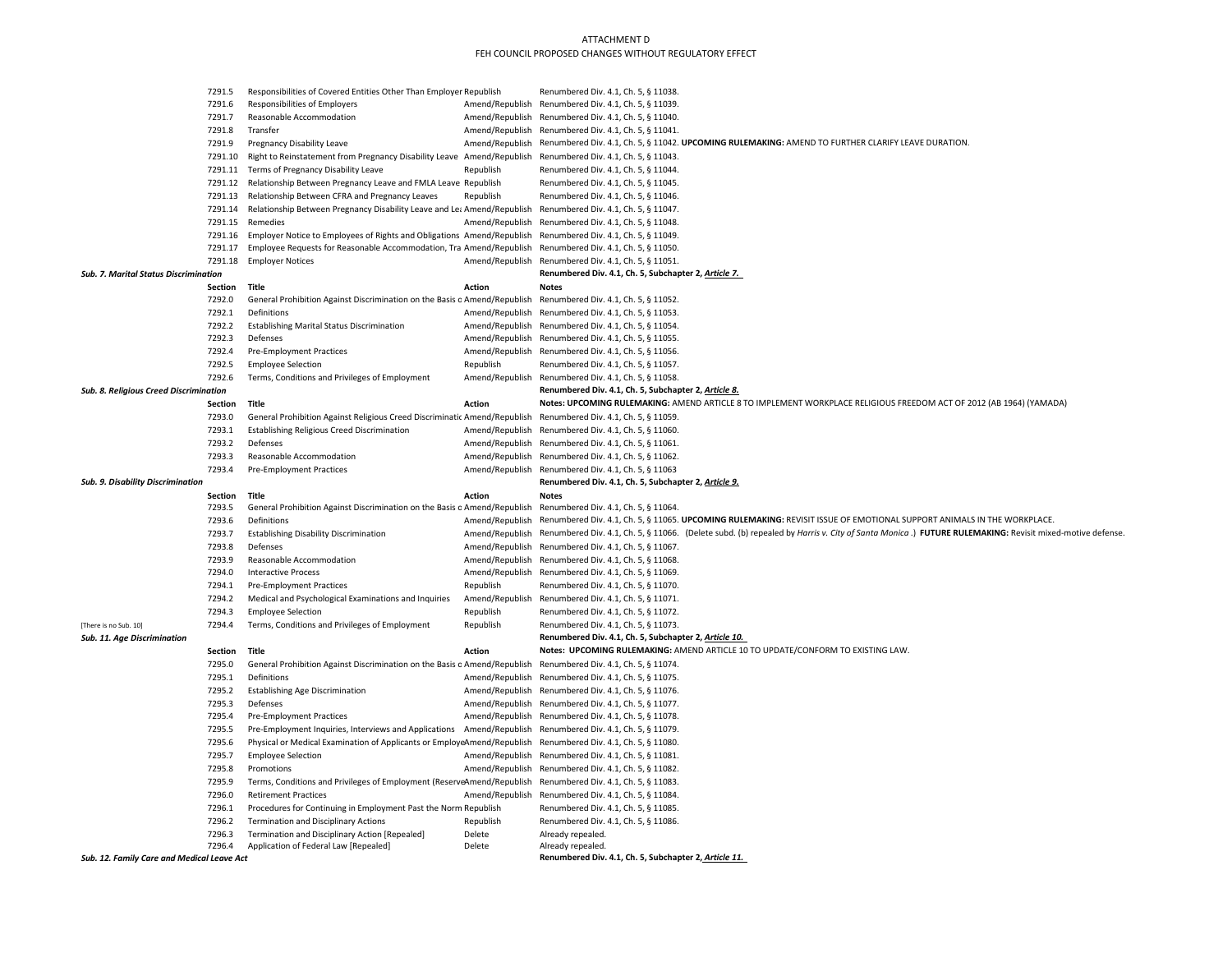|                                                        | Section      | Title                                                                     | <b>Action</b>    | Notes UPCOMING RULEMAKING: ARTICLE 11 CFRA REGULATIONS OVERHAUL.                                     |
|--------------------------------------------------------|--------------|---------------------------------------------------------------------------|------------------|------------------------------------------------------------------------------------------------------|
|                                                        | 7297.0       | Definitions                                                               | Amend/Republish  | Renumbered Div. 4.1, Ch. 5, § 11087.                                                                 |
|                                                        | 7297.1       | Right to CFRA Leave: Denial of Leave; Reasonable Reques Amend/Republish   |                  | Renumbered Div. 4.1, Ch. 5, § 11088.                                                                 |
|                                                        | 7297.2       | Right to Reinstatement: Guarantee of Reinstatement; Re Amend/Republish    |                  | Renumbered Div. 4.1, Ch. 5, § 11089.                                                                 |
|                                                        | 7297.3       | Computation of Time Periods: Twelve Workweeks; Minin Amend/Republish      |                  | Renumbered Div. 4.1, Ch. 5, § 11090.                                                                 |
|                                                        | 7297.4       | Requests for CFRA Leave: Advance Notice; certification; E Amend/Republish |                  | Renumbered Div. 4.1, Ch. 5, § 11091.                                                                 |
|                                                        | 7297.5       | Terms of CFRA Leave                                                       | Amend/Republish  | Renumbered Div. 4.1, Ch. 5, § 11092.                                                                 |
|                                                        | 7297.6       | Relationship Between CFRA Leave and Pregnancy Disabil Amend/Republish     |                  | Renumbered Div. 4.1, Ch. 5, § 11093.                                                                 |
|                                                        | 7297.7       | Retaliation                                                               | Amend/Republish  | Renumbered Div. 4.1, Ch. 5, § 11094.                                                                 |
|                                                        | 7297.8       | Remedies                                                                  |                  | Amend/Republish Renumbered Div. 4.1, Ch. 5, § 11095.                                                 |
|                                                        | 7297.9       | Notice of Right to Request CFRA Leave                                     | Republish        | Renumbered Div. 4.1, Ch. 5, § 11095.                                                                 |
|                                                        | 7297.10      | Relationship with FMLA Regulations                                        | Amend/Republish  | Renumbered Div. 4.1, Ch. 5, § 11097.                                                                 |
|                                                        | 7297.11      | Certification Form                                                        | Amend/Republish  | Renumbered Div. 4.1, Ch. 5, § 11098.                                                                 |
| <b>Chapter 3. Discrimination in Housing (Reserved)</b> |              |                                                                           | Republish        | Renumbered Div. 4.1, Ch. 5, Subchapter 3 (RESERVED) (Hold to issue Housing Regulations)              |
| <b>Chapter 4. Procedures of the Commission</b>         |              |                                                                           | Republish        | Renumbered Div. 4.1, Ch. 5, Subchapter 4 (RESERVED) (Hold to issue Council procedural regulations)   |
|                                                        | Section      | Title                                                                     | Action           | Notes: PROCEDURES APPLICABLE TO ADMINISTRATIVE ADJUDICATION OF FEHA CLAIMS, WHICH HAS BEEN REPEALED. |
|                                                        | 7400         | <b>Statement of Purpose</b>                                               | Delete           | Statutorily repealed.                                                                                |
|                                                        | 7401         | Delegation of Powers                                                      | Delete           | Statutorily repealed.                                                                                |
|                                                        | 7402         | Definitions                                                               | Delete           | Statutorily repealed.                                                                                |
|                                                        | 7403         | Department to Maintain Current Addresses and Telepho Delete               |                  | Statutorily repealed.                                                                                |
|                                                        | 7403.5       | Interpretive Guidelines [Repealed]                                        | Delete           | Already repealed.                                                                                    |
|                                                        | 7404         | <b>Public Hearing Records</b>                                             | Delete           | Statutorily repealed.                                                                                |
|                                                        | 7405         | Representation in Matters Before the Commission                           | Delete           | Statutorily repealed.                                                                                |
|                                                        | 7406         | Filing of Papers with the Commission                                      | Delete           | Statutorily repealed.                                                                                |
|                                                        | 7407         | Service of Parties and Complainants                                       | Delete           | Statutorily repealed.                                                                                |
|                                                        | 7408         | Accusations                                                               | Delete           | Statutorily repealed.                                                                                |
|                                                        | 7409         | <b>Amended Accusations</b>                                                | Delete           | Statutorily repealed.                                                                                |
|                                                        | 7410         | Election to Transfer Proceedings to Court in Lieu of Admi Delete          |                  | Statutorily repealed.                                                                                |
|                                                        | 7411         | <b>Statement to Respondent</b>                                            | Delete           | Statutorily repealed.                                                                                |
|                                                        | 7412         | Notice of Defense                                                         | Delete           | Statutorily repealed.                                                                                |
|                                                        | 7413         | Subpoenas                                                                 | Delete           | Statutorily repealed.                                                                                |
|                                                        | 7414         | Setting of Hearing                                                        | Delete           | Statutorily repealed.                                                                                |
|                                                        | 7415         | Withdrawal of Accusation                                                  | Delete           | Statutorily repealed.                                                                                |
|                                                        | 7416<br>7417 | Notification of Settlement or Withdrawal of Accusation<br>Discovery       | Delete<br>Delete | Statutorily repealed.<br>Statutorily repealed.                                                       |
|                                                        | 7418         | Interpreters and Accommodation                                            | Delete           | Statutorily repealed.                                                                                |
|                                                        | 7419         | <b>Pre-Hearing Motions</b>                                                | Delete           | Statutorily repealed.                                                                                |
|                                                        | 7420         | Ex Parte Communications                                                   | Delete           | Statutorily repealed.                                                                                |
|                                                        | 7421         | Consolidation and Severance                                               | Delete           | Statutorily repealed.                                                                                |
|                                                        | 7422         | <b>Pre-Hearing Statements</b>                                             | Delete           | Statutorily repealed.                                                                                |
|                                                        | 7423         | <b>Pre-Hearing Conferences</b>                                            | Delete           | Statutorily repealed.                                                                                |
|                                                        | 7424         | <b>Settlement Conferences</b>                                             | Delete           | Statutorily repealed.                                                                                |
|                                                        | 7425         | Intervention                                                              | Delete           | Statutorily repealed.                                                                                |
|                                                        | 7426         | <b>Amicus Briefs</b>                                                      | Delete           | Statutorily repealed.                                                                                |
|                                                        | 7427         | Depositions of Unavailable Witnesses                                      | Delete           | Statutorily repealed.                                                                                |
|                                                        | 7428         | Evidence by Affidavit                                                     | Delete           | Statutorily repealed.                                                                                |
|                                                        | 7429         | Hearings                                                                  | Delete           | Statutorily repealed.                                                                                |
|                                                        | 7430         | <b>Default Hearings</b>                                                   | Delete           | Statutorily repealed.                                                                                |
|                                                        | 7431         | <b>Official Notice</b>                                                    | Delete           | Statutorily repealed.                                                                                |
|                                                        | 7432         |                                                                           | Delete           | Statutorily repealed.                                                                                |
|                                                        | 7433         | <b>Post-Hearing Matters</b>                                               | Delete           |                                                                                                      |
|                                                        | 7434         | <b>Proposed Decisions</b>                                                 |                  | Statutorily repealed.                                                                                |
|                                                        |              | <b>Commission Decisions</b>                                               | Delete           | Statutorily repealed.                                                                                |
|                                                        | 7435         | <b>Precedential Decisions</b>                                             | Delete           | Statutorily repealed.                                                                                |
|                                                        | 7436         | Reconsideration                                                           | Delete           | Statutorily repealed.                                                                                |
|                                                        | 7437         | Judicial Review                                                           | Delete           | Statutorily repealed.                                                                                |
|                                                        | 7438         | Appendices                                                                | Delete           | Statutorily repealed                                                                                 |
|                                                        | 7439         | Filing of Notice of Defense [Renumbered]                                  | Delete           | Statutorily repealed.                                                                                |
|                                                        | 7440         | Purpose of Motions Before Hearing [Repealed]                              | Delete           | Already repealed.                                                                                    |
|                                                        | 7441         | Form of Motions Before Hearing [Repealed]                                 | Delete           | Already repealed.                                                                                    |
|                                                        | 7442         | Procedures for Motions Before Hearing [Repealed]                          | Delete           | Already repealed.                                                                                    |
|                                                        | 7443         | Decisions and Appeal [Repealed]                                           | Delete           | Already repealed.                                                                                    |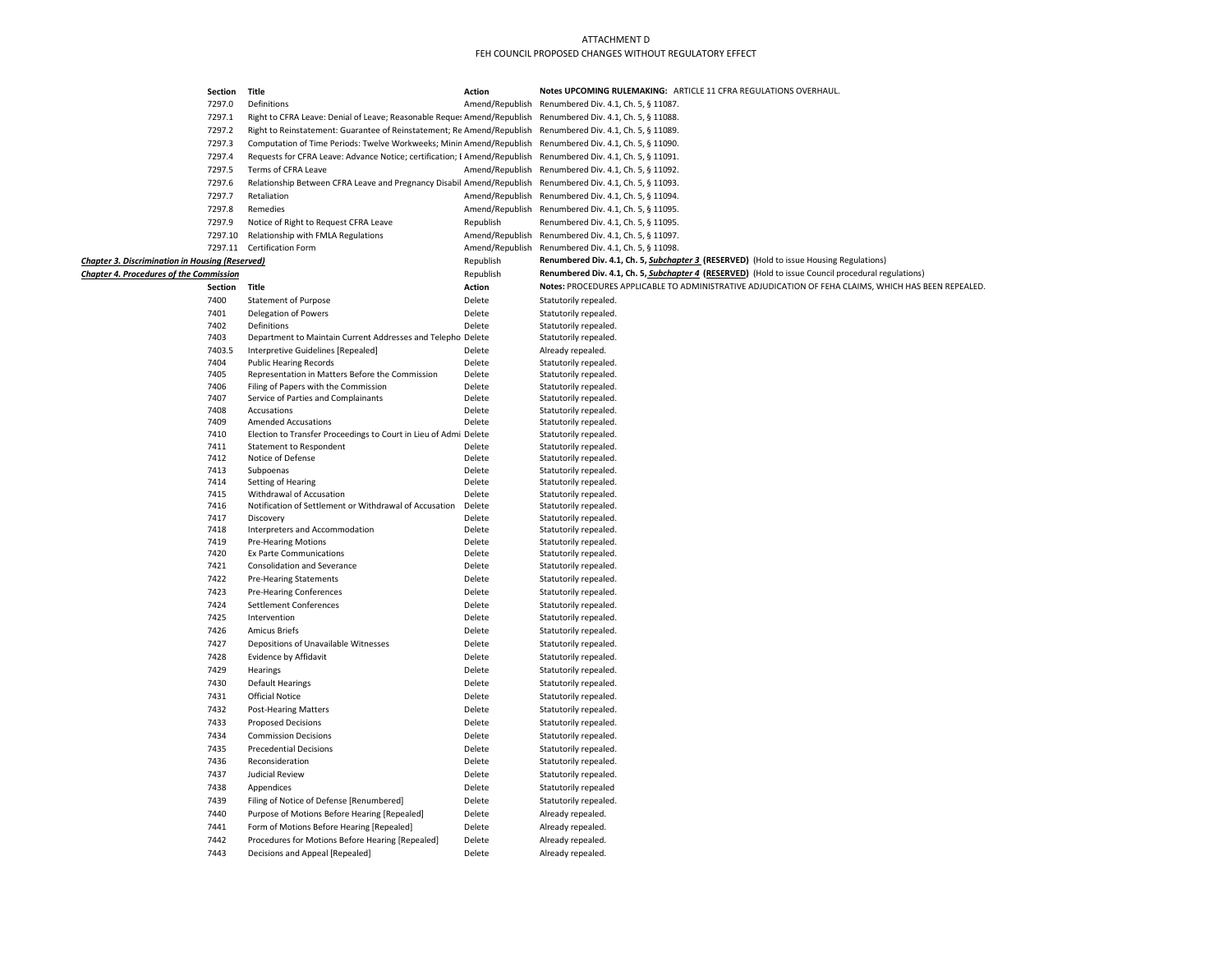|                                                                | 7444           | Permissible Motions Before Hearing [Repealed]                                                               | Delete          | Already repealed.                                                                            |
|----------------------------------------------------------------|----------------|-------------------------------------------------------------------------------------------------------------|-----------------|----------------------------------------------------------------------------------------------|
|                                                                | 7445           | Amended or Supplemental Accusations [Repealed]                                                              | Delete          | Already repealed.                                                                            |
|                                                                | 7446           | Withdrawal of Accusation Prior to Hearing or Interventio Delete                                             |                 | Already repealed.                                                                            |
|                                                                | 7447           | Discovery [Repealed]                                                                                        | Delete          | Already repealed.                                                                            |
|                                                                | 7448           | Intervention and Amicus Briefs [Repealed]                                                                   | Delete          | Already repealed.                                                                            |
| [It skips 7449]                                                | 7450           | <b>Hearings [Repealed]</b>                                                                                  | Delete          | Already repealed.                                                                            |
|                                                                | 7451           | Time and Place of Hearing [Repealed]                                                                        | Delete          | Already repealed.                                                                            |
|                                                                | 7452           | Continuances [Repealed]                                                                                     | Delete          | Already repealed.                                                                            |
|                                                                | 7453           | Depositions of Unavailable Witnesses and Evidence by Af Delete                                              |                 | Already repealed.                                                                            |
|                                                                | 7454           | Depositions of Unavailable Witnesses and Evidence by Af Delete                                              |                 | Statutorily repealed.                                                                        |
|                                                                | 7455           | Subpoenas [Repealed]                                                                                        | Delete          | Already repealed.                                                                            |
|                                                                | 7456           | Pre-Hearing Statement [Repealed]                                                                            | Delete          | Already repealed.                                                                            |
|                                                                | 7457           | Conduct of Hearings [Repealed]                                                                              | Delete          | Already repealed.                                                                            |
|                                                                | 7458           | Withdrawal of Accusation After Interview by a Complain: Delete                                              |                 | Already repealed.                                                                            |
|                                                                | 7459           | Motions During Hearing [Repealed]                                                                           | Delete          | Already repealed.                                                                            |
|                                                                | 7459.1         | Motions for Nonsuit, Dismissal or Judgment [Repealed]                                                       | Delete          | Already repealed.                                                                            |
|                                                                | 7459.2         | <b>Evidence Rules [Repealed]</b>                                                                            | Delete          | Already repealed.                                                                            |
|                                                                | 7459.3         | Default Hearings [Repealed]                                                                                 | Delete          | Already repealed.                                                                            |
|                                                                | 7459.4         | Default Hearings [Renumbered]                                                                               | Delete          | Statutorily repealed.                                                                        |
| Article 6. Post-Hearing Matters [Repealed]                     |                |                                                                                                             | Delete          | Already repealed.                                                                            |
| Sub. 3. Investigative Hearing (Reserved)                       |                |                                                                                                             | Delete          | Statutorily repealed; Council does not have investigative authority.                         |
| Sub. 4. Advisory Agencies and Councils (Reserved)              |                |                                                                                                             | Republish       | Renumbered Div. 4.1, Ch. 5, Subchapter 2, Article 12.                                        |
| <b>Chapter 5. Contractor Nondiscrimination and Compliance</b>  |                |                                                                                                             |                 | Renumbered Div. 4.1, Ch. 5, Subchapter 5                                                     |
| <b>Sub. 1. General Matters</b>                                 |                |                                                                                                             |                 | Renumbered Div. 4.1, Ch. 5, Subchapter 5, Article 1.                                         |
|                                                                | Section        | Title                                                                                                       | <b>Action</b>   | <b>Notes</b>                                                                                 |
|                                                                | 8101           | Office of Compliance Programs                                                                               | Amend/Republish | Renumbered Div. 4.1, Ch. 5, § 11099.                                                         |
|                                                                | 8102           | Definitions                                                                                                 | Amend/Republish | Renumbered Div. 4.1, Ch. 5, § 11100                                                          |
|                                                                | 8102.5         | Nondiscrimination Agreement                                                                                 | Amend/Republish | Renumbered Div. 4.1, Ch. 5, § 11101.                                                         |
|                                                                | 8103           | Requirement of Nondiscrimination Program                                                                    |                 | Amend/Republish Renumbered Div. 4.1, Ch. 5, § 11102.                                         |
|                                                                | 8104           | Nondiscrimination Program                                                                                   | Amend/Republish | Renumbered Div. 4.1, Ch. 5, § 11103.                                                         |
| [It skips 8105]                                                | 8106           | Prima Facie Compliance                                                                                      | Amend/Republish | Renumbered Div. 4.1, Ch. 5, § 11104.                                                         |
|                                                                | 8107           | Nondiscrimination Clause                                                                                    |                 | Amend/Republish Renumbered Div. 4.1, Ch. 5, § 11105.                                         |
|                                                                | 8108           | Subcontracts                                                                                                | Republish       | Renumbered Div. 4.1, Ch. 5, § 11106.                                                         |
|                                                                | 8109           | Enforcement of Clause                                                                                       | Republish       | Renumbered Div. 4.1, Ch. 5, § 11107.                                                         |
| [It skips 8110-8111]                                           | 8112           | Contract Awarding Agency, Unresponsive Bids                                                                 | Amend/Republish | Renumbered Div. 4.1, Ch. 5, § 11108.                                                         |
|                                                                | 8113           | <b>Statement of Compliance</b>                                                                              | Amend/Republish | Renumbered Div. 4.1, Ch. 5, § 11109.                                                         |
|                                                                | 8114           | Subcontracting Prohibited with Ineligible Entities                                                          | Republish       | Renumbered Div. 4.1, Ch. 5, § 11110.                                                         |
|                                                                | 8115           | Exemptions                                                                                                  |                 | Amend/Republish Renumbered Div. 4.1, Ch. 5, § 11111.                                         |
|                                                                | 8116           | Advertisements for New Employees                                                                            | Republish       | Renumbered Div. 4.1, Ch. 5, § 11112.                                                         |
|                                                                | 8117           | Recruitment                                                                                                 |                 | Amend/Republish Renumbered Div. 4.1, Ch. 5, § 11113.                                         |
|                                                                | 8117.5         | Notice of Contract                                                                                          | Amend/Republish | Renumbered Div. 4.1, Ch. 5, § 11114.                                                         |
|                                                                | 8118           | <b>Contract Forms</b>                                                                                       | Republish       | Renumbered Div. 4.1, Ch. 5, § 11115.                                                         |
|                                                                | 8119           | Access to Records and Employment Site                                                                       | Amend/Republish | Renumbered Div. 4.1, Ch. 5, § 11116.                                                         |
|                                                                | 8120           | Complaints of Discrimination or Noncompliance                                                               | Amend/Republish | Renumbered Div. 4.1, Ch. 5, § 11117.                                                         |
| Sub. 2. Regulations Applicable to Construction Contracts       |                |                                                                                                             |                 | Renumbered Div. 4.1, Ch. 5, Subchapter 5, Article 2.                                         |
|                                                                | <b>Section</b> | Title                                                                                                       | <b>Action</b>   | <b>Notes</b>                                                                                 |
|                                                                | 8200           | Scope                                                                                                       | Amend/Republish | Renumbered Div. 4.1, Ch. 5, § 11118.                                                         |
|                                                                | 8201           | Notice of Requirements                                                                                      | Amend/Republish | Renumbered Div. 4.1, Ch. 5, § 11119.                                                         |
|                                                                | 8202           | Application to Permanent and Temporary Workforce                                                            | Amend/Republish | Renumbered Div. 4.1, Ch. 5, § 11120.                                                         |
|                                                                | 8202.5         | <b>Transfers Prohibited</b>                                                                                 | Republish       | Renumbered Div. 4.1, Ch. 5, § 11121.                                                         |
|                                                                | 8203           | Standard CA Nondiscrimination Construction Contract Sp Amend/Republish Renumbered Div. 4.1, Ch. 5, § 11122. |                 |                                                                                              |
|                                                                | 8204           | <b>Reporting Requirement</b>                                                                                | Republish       | Renumbered Div. 4.1, Ch. 5, § 11123.                                                         |
|                                                                | 8205           | <b>Effect on Other Regulations</b>                                                                          | Amend/Republish | Renumbered Div. 4.1, Ch. 5, § 11124.                                                         |
| Sub. 3. Regulations Applicable to Service and Supply Contracts |                |                                                                                                             |                 | Renumbered Div. 4.1, Ch. 5, Subchapter 2, Article 3.                                         |
|                                                                | <b>Section</b> | Title                                                                                                       | <b>Action</b>   | <b>Notes</b>                                                                                 |
| <b>Article 1. Small Contracts</b>                              |                |                                                                                                             |                 |                                                                                              |
|                                                                |                |                                                                                                             |                 | Renumbered Div. 4.1, Ch. 5, Subchapter 5, Article 3, Subarticle 1.                           |
|                                                                | 8300           | Scope                                                                                                       |                 | Amend/Republish Renumbered Div. 4.1, Ch. 5, § 11125.                                         |
|                                                                | 8301<br>8302   | Definition of Small Contract<br>Post Award Filing                                                           | Republish       | Renumbered Div. 4.1, Ch. 5, § 11126.<br>Amend/Republish Renumbered Div. 4.1, Ch. 5, § 11127. |